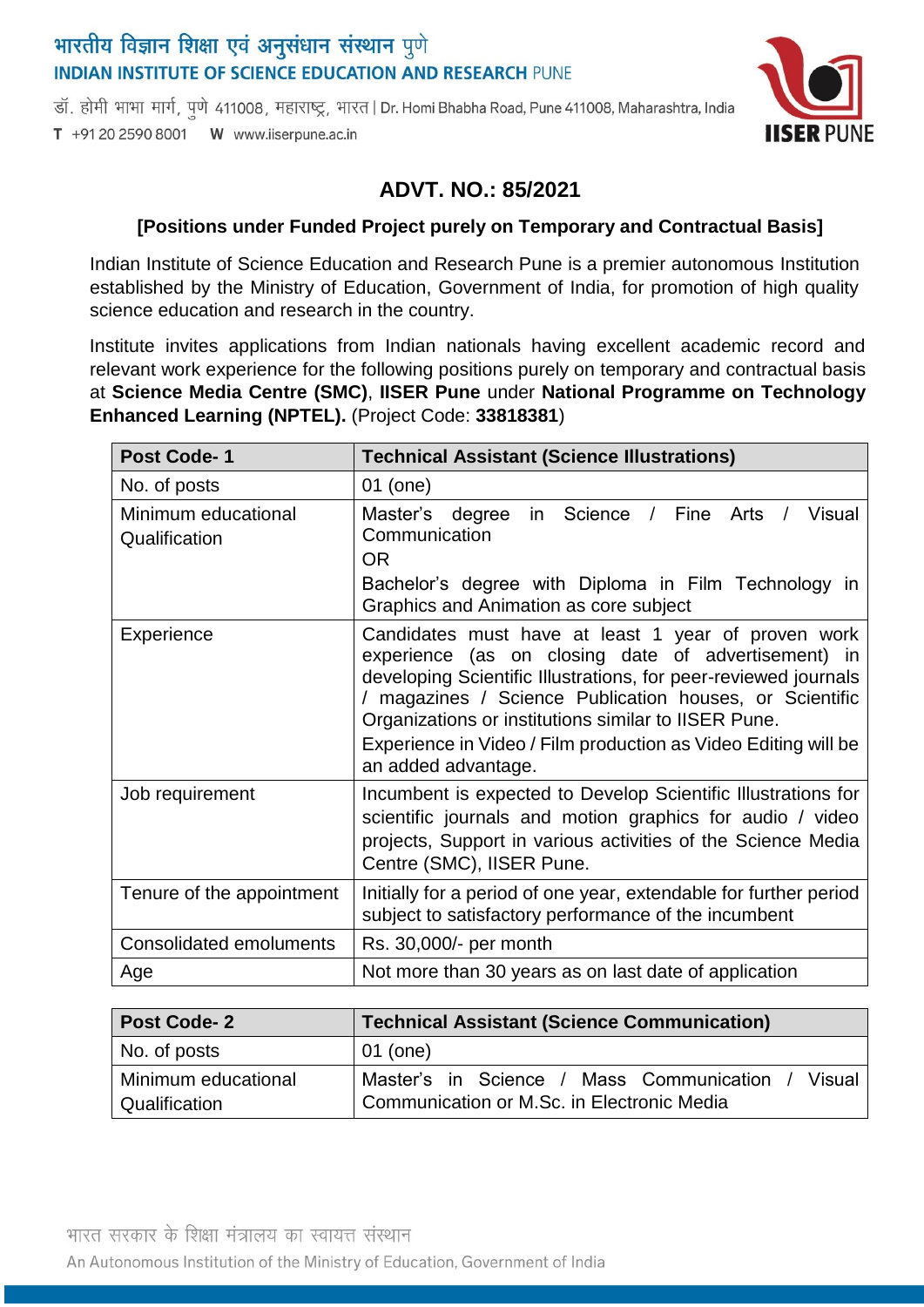| Experience                | Candidates must have at least 1 year of proven work<br>experience (on closing date of advertisement) in developing<br>Science Communication Content, for Scientific Organizations<br>or institutions similar to IISER Pune.<br>Experience in audio/video production, video editing and<br>developing scientific illustration or motion graphics will be an<br>added advantage. |
|---------------------------|--------------------------------------------------------------------------------------------------------------------------------------------------------------------------------------------------------------------------------------------------------------------------------------------------------------------------------------------------------------------------------|
| Job requirement           | Incumbent is expected to Develop and write Science<br>Communication Content for Audio / Video projects and social<br>media and look after Management of Audio Video projects<br>and create content for social media, from planning to<br>execution. Support in various activities of the SMC, IISER<br>Pune.                                                                   |
| Tenure of the appointment | Initially for a period of one year, extendable for further period<br>subject to satisfactory performance of the incumbent                                                                                                                                                                                                                                                      |
| Consolidated emoluments   | Rs. 30,000/- per month                                                                                                                                                                                                                                                                                                                                                         |
| Age                       | Not more than 30 years as on last date of application                                                                                                                                                                                                                                                                                                                          |

### **HOW TO APPLY:**

- $\triangleright$  Candidates not having required age, qualification and/or relevant experience as mentioned in the advertisement need not apply.
- $\triangleright$  Interested candidates should fill online application available on links below on or before **January 05, 2022.**

**[Click here to apply](https://docs.google.com/forms/d/e/1FAIpQLScuHzhlwNT9cScpW7Zc_bFUKsZt5-3828f725nRS0qFcF6YAg/viewform?usp=sf_link)** - Technical Assistant (Science Illustrations)

**[Click here to apply](https://forms.gle/MvJqh8c1cWMqdmia7)** - Technical Assistant (Science Communication)

#### **General Information / details about the posts**

- 1. The appointment is purely temporary and will terminate automatically without any notice or compensation on termination of the project.
- 2. The appointed person shall have no claim of appointment / absorption in Funding Agency or in IISER Pune.
- 3. The appointment of the applicant will be governed by the terms and conditions of the funding agency particularly applicable to the said project.
- 4. The qualification prescribed should have been obtained from recognized Universities / Institutions.
- 5. The prescribed educational qualification/s & / or experience are bare minimum and mere possession of same does not entitle candidates to be called for selection process. Where number of applications received in response to this advertisement is large, it may not be convenient or possible to carry out selection process for all the candidates. Based on the recommendations of the Screening Committee, the Project Investigator may restrict the number of candidates to be called for the selection process to a reasonable limit after taking into consideration qualification and experience over and above the minimum prescribed in the advertisement. Therefore, it will be in the interest of the candidates, to mention all the qualifications and experience in the relevant field at the time of applying.